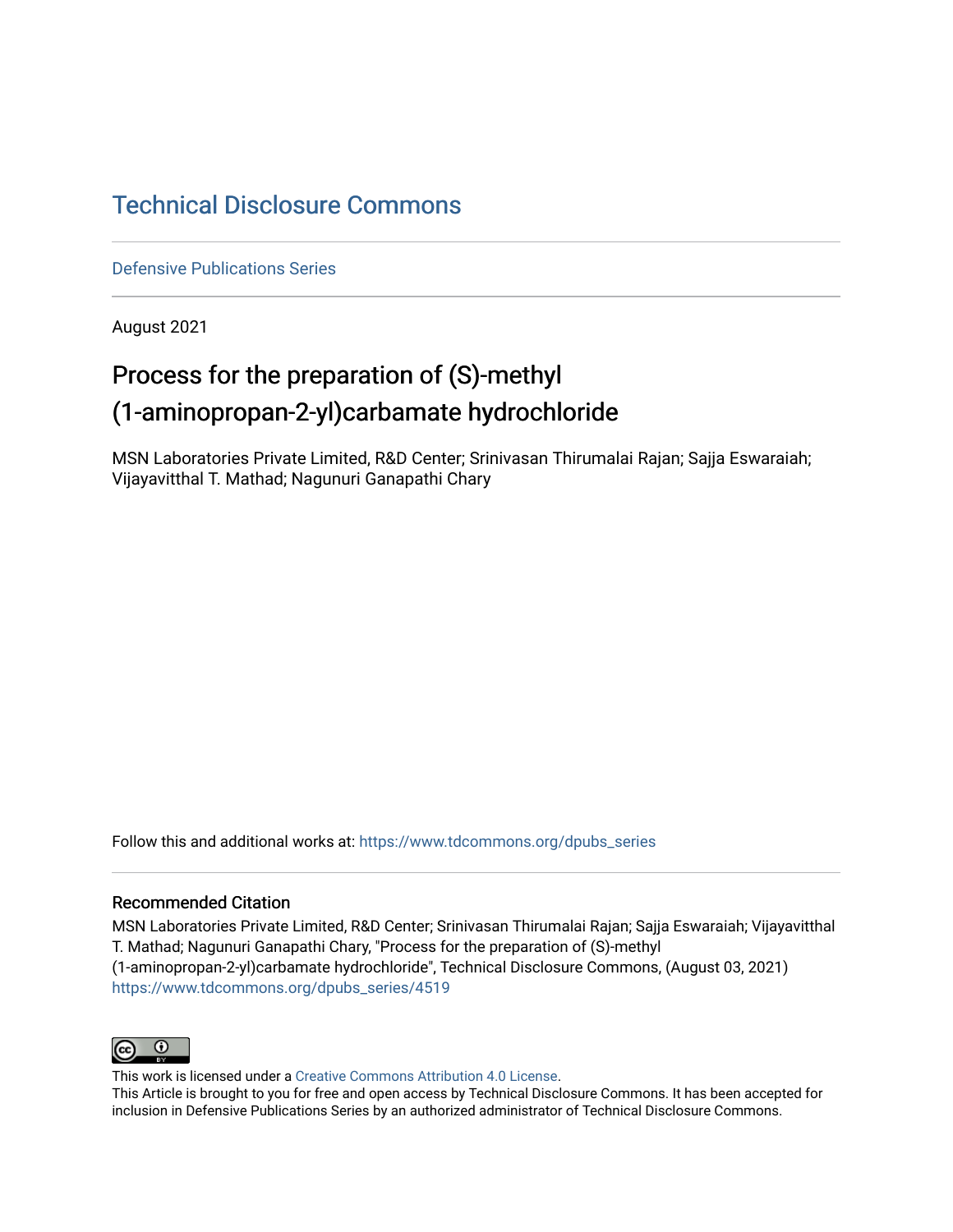: Process for the preparation of (S)-methyl (1-aminopropan-2-yl)car

### **Process for the preparation of (S)-methyl (1-aminopropan-2-yl)carbamate hydrochloride**

#### **Abstract:**

Process for the preparation of (S)-methyl (1-aminopropan-2-yl)carbamate hydrochloride of formula-1, which is represented by the following structural formula:



which is key intermediate for the preparation of Encorafenib, which is chemically known as methyl N-{(2S)-1-[(4-{3-[5-chloro-2-fluoro-3-(methanesulfonamido)phenyl]-1- (propan-2-yl)-1H-pyrazol-4-yl}pyrimidin-2-yl)amino]propan-2-yl}carbamate.



Encorafenib

#### **Introduction:**

Encorafenib is a potent and highly selective ATP-competitive small molecule RAF kinase inhibitor. The half maximal inhibitory concentration (IC50) of Encorafenib against BRAFV600E, BRAF and CRAF enzymes was determined to be 0.35, 0.47 and 0.30 nM, respectively. The Encorafenib dissociation half-life was >30 hours and resulted in prolonged pERK inhibition. Encorafenib suppresses the RAF/MEK/ERK pathway in tumour cells expressing several mutated forms of BRAF kinase (V600E, D and K). Specifically, Encorafenib inhibits in vitro and in vivo BRAFV600E, D and K mutant melanoma cell growth. Encorafenib does not inhibit RAF/MEK/ERK signalling in cells expressing wild-type BRAF.

Encorafenib is approved by USFDA and Europe in combination with Binimetinib, for the treatment of patients with unresectable or metastatic melanoma with a BRAF V600E or V600K mutation, as detected by an FDA-approved test.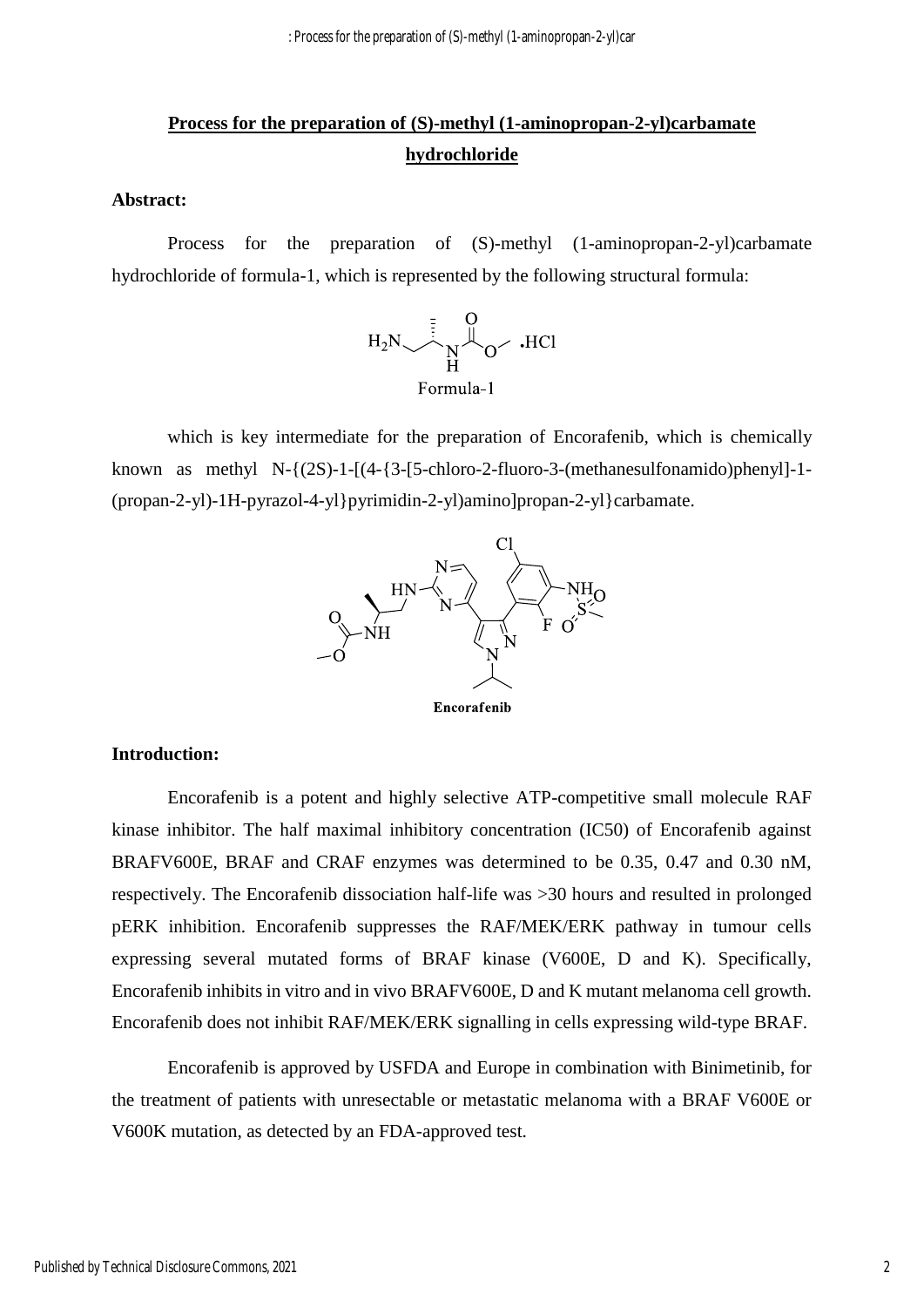Methyl N-{(2S)-1-[(4-{3-[5-chloro-2-fluoro-3-(methanesulfonamido)phenyl]-1- (propan-2-yl)-1H-pyrazol-4-yl}pyrimidin-2-yl)amino]propan-2-yl}carbamate is disclosed in US8501758 B2.

US8501758 B2 discloses process for the preparation of methyl  $N-\{(2S)-1-\lceil(4-\{3-\}5-\rceil)\rceil\}$ chloro-2-fluoro-3-(methanesulfonamido)phenyl]-1-(propan-2-yl)-1H-pyrazol-4-yl}pyrimidin-2-yl) amino] propan-2-yl}carbamate.

Disclosed herein the process for the preparation of (S)-methyl (1-aminopropan-2 yl)carbamate hydrochloride of formula-1, schematically as mentioned below:



The compound of Formula-5 used in the present invention is prepared by method reported in Journal of Organic Chemistry, 62(11), 3586-3591, 1997 or any other methods known in the art.

#### **Experimental Section:**

#### **Preparation of (S)-methyl (1-hydroxypropan-2-yl)carbamate of Formula-4.**

S-Alaninol of formula-5 (150.0 gm) was dissolved in tetrahydrofuran (750.0 ml) at 25- 30ºC and stirred for 10 minutes. Sodium bicarbonate (251.6 gm) was added to the mixture at 25-30ºC and stirred for 10 minutes. Cooled the mixture to 0-5ºC. Methyl chloroformate (171.2 ml) was slowly added to the mixture at 0-5ºC. Raised the temperature of the mixture to 25- 30ºC and stirred for 3 hours. Filtered the mixture and washed with tetrahydrofuran. Distilled off the solvent completely from the filtrate under vacuum at below 45ºC and co-distilled with dichloromethane to obtained title compound.

#### **Preparation of (S)-2-((methoxycarbonyl)amino)propyl methanesulfonate of Formula-3.**

The compound of formula-4 was dissolved in dichloromethane (750.0 ml) at 25-30ºC and stirred for 15 minutes. Cooled the mixture to 0-5ºC. Triethylamine (606.25 gm) and